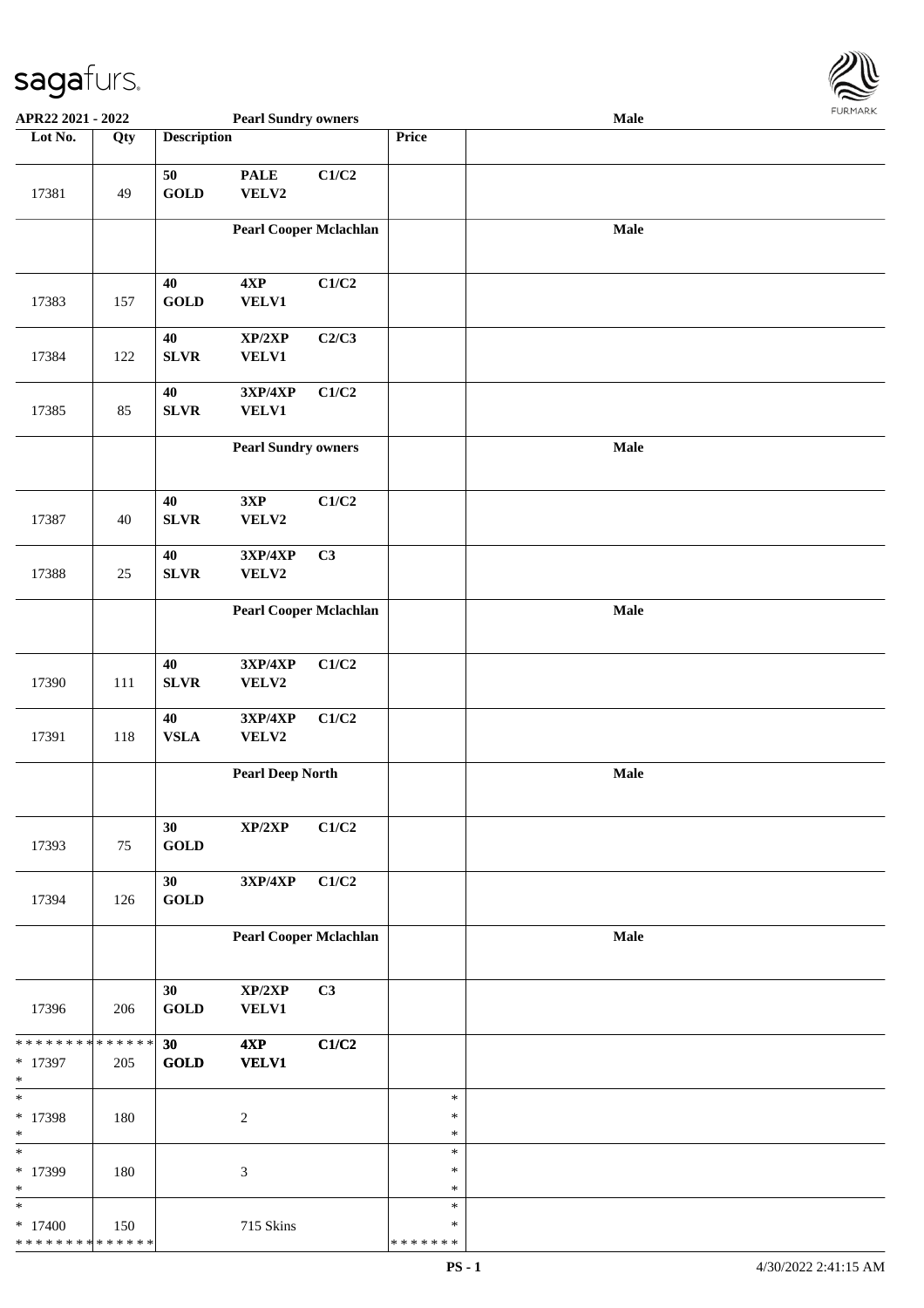

| APR22 2021 - 2022                                                 |                    |                             | <b>Pearl Cooper Mclachlan</b>       |       |                                   | Male |  |
|-------------------------------------------------------------------|--------------------|-----------------------------|-------------------------------------|-------|-----------------------------------|------|--|
| Lot No.                                                           | Qty                | <b>Description</b>          |                                     |       | Price                             |      |  |
| 17401                                                             | 132                | 30<br><b>GOLD</b>           | 3XP/4XP<br>VELV1                    | C3    |                                   |      |  |
| 17402                                                             | 115                | 30<br><b>SLVR</b>           | XP/2XP<br><b>VELV1</b>              | C1/C2 |                                   |      |  |
| 17403                                                             | 120                | 30<br><b>SLVR</b>           | XP/2XP<br><b>VELV1</b>              | C3    |                                   |      |  |
| 17404                                                             | 116                | 30<br><b>SLVR</b>           | 3XP<br><b>VELV1</b>                 | C1/C2 |                                   |      |  |
| 17405                                                             | 151                | 30<br><b>SLVR</b>           | 4XP<br><b>VELV1</b>                 | C1/C2 |                                   |      |  |
| * * * * * * * *<br>$* 17406$<br>$\ast$                            | * * * * * *<br>205 | 30<br><b>VSLA</b>           | XP/2XP<br><b>VELV1</b>              | C2/C3 |                                   |      |  |
| $\ast$<br>$* 17407$<br>* * * * * * * * <mark>* * * * * * *</mark> | 59                 |                             | 264 Skins                           |       | $\ast$<br>$\ast$<br>* * * * * * * |      |  |
| 17408                                                             | 103                | 30<br><b>VSLA</b>           | 3XP<br><b>VELV1</b>                 | C1/C2 |                                   |      |  |
| 17409                                                             | 163                | 30<br><b>VSLA</b>           | 4XP<br>VELV1                        | C1/C2 |                                   |      |  |
| 17410                                                             | 169                | 30<br><b>VSLA</b>           | 3XP/4XP<br>VELV1                    | C3    |                                   |      |  |
|                                                                   |                    |                             | <b>Pearl Sundry owners</b>          |       |                                   | Male |  |
| 17412                                                             | 67                 | 30<br><b>SLVR</b>           | $\mathbf{XP}/2\mathbf{XP}$<br>VELV2 | C3    |                                   |      |  |
| 17413                                                             | 99                 | 30<br><b>SLVR</b>           | 3XP/4XP<br>VELV2                    | C3    |                                   |      |  |
|                                                                   |                    |                             | <b>Pearl Cooper Mclachlan</b>       |       |                                   | Male |  |
| 17415                                                             | 91                 | 30<br>$\operatorname{GOLD}$ | PAL/XP<br>VELV2                     | C1/C2 |                                   |      |  |
| 17416                                                             | 90                 | 30<br>$\operatorname{GOLD}$ | PAL/XP<br>VELV2                     | C3    |                                   |      |  |
| 17417                                                             | 143                | 30<br>$\operatorname{GOLD}$ | $2{\bf XP}$<br>VELV2                | C1/C2 |                                   |      |  |
| 17418                                                             | 131                | 30<br><b>GOLD</b>           | 2XP<br>VELV2                        | C3    |                                   |      |  |
| 17419                                                             | 147                | 30<br><b>GOLD</b>           | 3XP<br>VELV2                        | C3    |                                   |      |  |
| 17420                                                             | 176                | 30<br>$\operatorname{GOLD}$ | 4XP<br>VELV2                        | C3    |                                   |      |  |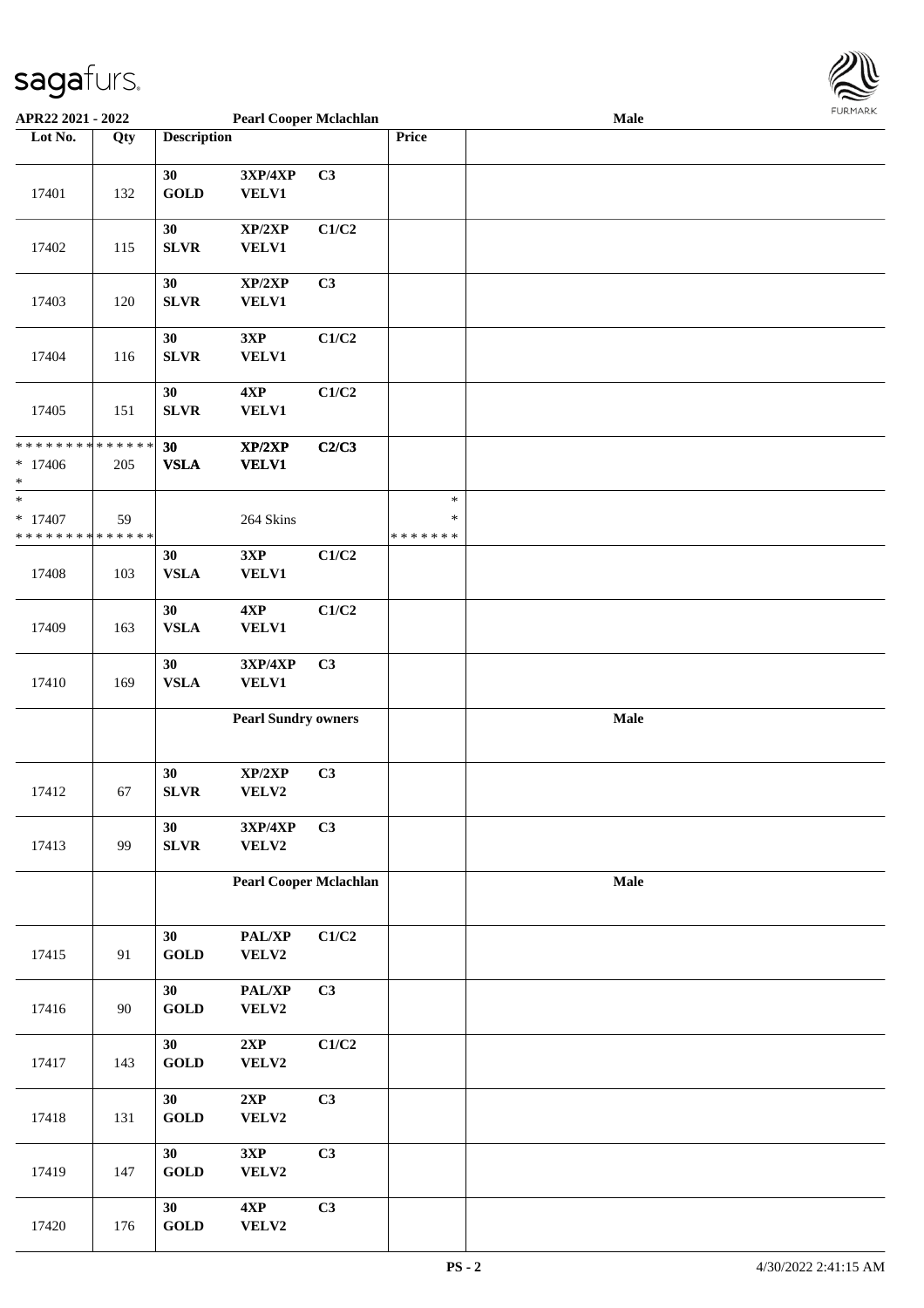

| APR22 2021 - 2022                          |             |                    | <b>Pearl Cooper Mclachlan</b> |       |               | Male |  |
|--------------------------------------------|-------------|--------------------|-------------------------------|-------|---------------|------|--|
| Lot No.                                    | Qty         | <b>Description</b> |                               |       | Price         |      |  |
|                                            |             |                    |                               |       |               |      |  |
|                                            |             |                    |                               |       |               |      |  |
|                                            |             | 30                 | 3XP                           | C1/C2 |               |      |  |
| 17421                                      | 162         | <b>SLVR</b>        | VELV2                         |       |               |      |  |
|                                            |             |                    |                               |       |               |      |  |
|                                            |             | 30                 | 4XP                           | C1/C2 |               |      |  |
|                                            |             |                    |                               |       |               |      |  |
| 17422                                      | 255         | <b>SLVR</b>        | VELV2                         |       |               |      |  |
|                                            |             |                    |                               |       |               |      |  |
| * * * * * * * * * * * * * *                |             | 30                 | 3XP                           | C1/C2 |               |      |  |
| $*17423$                                   | 205         | <b>VSLA</b>        | VELV2                         |       |               |      |  |
| $\ast$                                     |             |                    |                               |       |               |      |  |
|                                            |             |                    |                               |       |               |      |  |
| $\ast$                                     |             |                    |                               |       | $\ast$        |      |  |
| $* 17424$                                  | 90          |                    | 295 Skins                     |       | $\ast$        |      |  |
| * * * * * * * * * * * * * *                |             |                    |                               |       | * * * * * * * |      |  |
|                                            |             | 30                 | 4XP                           | C1/C2 |               |      |  |
|                                            |             |                    |                               |       |               |      |  |
| 17425                                      | 164         | <b>VSLA</b>        | VELV2                         |       |               |      |  |
|                                            |             |                    |                               |       |               |      |  |
|                                            |             |                    | <b>Pearl Deep North</b>       |       |               | Male |  |
|                                            |             |                    |                               |       |               |      |  |
|                                            |             |                    |                               |       |               |      |  |
|                                            |             |                    |                               |       |               |      |  |
|                                            |             | $20\,$             | XP/2XP                        | C1/C2 |               |      |  |
| 17427                                      | 63          | <b>GOLD</b>        |                               |       |               |      |  |
|                                            |             |                    |                               |       |               |      |  |
|                                            |             | 20                 | 3XP/4XP                       | C1/C2 |               |      |  |
|                                            |             |                    |                               |       |               |      |  |
| 17428                                      | 105         | <b>GOLD</b>        |                               |       |               |      |  |
|                                            |             |                    |                               |       |               |      |  |
|                                            |             | 20                 | 3XP/4XP                       | C2/C3 |               |      |  |
| 17429                                      | 196         | <b>VSLA</b>        |                               |       |               |      |  |
|                                            |             |                    |                               |       |               |      |  |
|                                            |             |                    |                               |       |               |      |  |
|                                            |             |                    | <b>Pearl Sundry owners</b>    |       |               | Male |  |
|                                            |             |                    |                               |       |               |      |  |
|                                            |             |                    |                               |       |               |      |  |
|                                            |             |                    |                               |       |               |      |  |
|                                            |             | 20                 | XP/2XP                        | C3    |               |      |  |
| 17431                                      | 86          | <b>GOLD</b>        | <b>VELV1</b>                  |       |               |      |  |
|                                            |             |                    |                               |       |               |      |  |
|                                            |             |                    | <b>Pearl Cooper Mclachlan</b> |       |               | Male |  |
|                                            |             |                    |                               |       |               |      |  |
|                                            |             |                    |                               |       |               |      |  |
|                                            |             |                    |                               |       |               |      |  |
|                                            |             | 20                 | XP/2XP                        | C1/C2 |               |      |  |
| 17433                                      | 160         | <b>GOLD</b>        | <b>VELV1</b>                  |       |               |      |  |
|                                            |             |                    |                               |       |               |      |  |
|                                            |             |                    |                               |       |               |      |  |
|                                            |             | 20                 | $\mathbf{XP}/2\mathbf{XP}$    | C3    |               |      |  |
| 17434                                      | 215         | <b>GOLD</b>        | <b>VELV1</b>                  |       |               |      |  |
|                                            |             |                    |                               |       |               |      |  |
| * * * * * * * *                            | * * * * * * | 20                 | 3XP                           | C1/C2 |               |      |  |
| $*17435$                                   | 245         | <b>GOLD</b>        | <b>VELV1</b>                  |       |               |      |  |
| $*$                                        |             |                    |                               |       |               |      |  |
|                                            |             |                    |                               |       |               |      |  |
|                                            |             |                    |                               |       | $\ast$        |      |  |
| $* 17436$                                  | 220         |                    | 2                             |       | $\ast$        |      |  |
| $*$                                        |             |                    |                               |       | $\ast$        |      |  |
| $*$                                        |             |                    |                               |       | $\ast$        |      |  |
|                                            |             |                    |                               |       |               |      |  |
| $* 17437$                                  | 73          |                    | 538 Skins                     |       | $\ast$        |      |  |
| * * * * * * * * * * * * * *                |             |                    |                               |       | *******       |      |  |
| * * * * * * * * * * * * * * <mark>*</mark> |             | <b>20</b>          | 4XP                           | C1/C2 |               |      |  |
| $* 17438$                                  | 245         | <b>GOLD</b>        | <b>VELV1</b>                  |       |               |      |  |
| $*$                                        |             |                    |                               |       |               |      |  |
| $*$ $-$                                    |             |                    |                               |       | $\ast$        |      |  |
|                                            |             |                    |                               |       |               |      |  |
| * 17439                                    | 220         |                    | 2                             |       | $\ast$        |      |  |
| $*$                                        |             |                    |                               |       | $\ast$        |      |  |
| $*$                                        |             |                    |                               |       | $\ast$        |      |  |
|                                            |             |                    |                               |       | ∗             |      |  |
| $* 17440$                                  | 220         |                    | 3                             |       |               |      |  |
| $*$                                        |             |                    |                               |       | $\ast$        |      |  |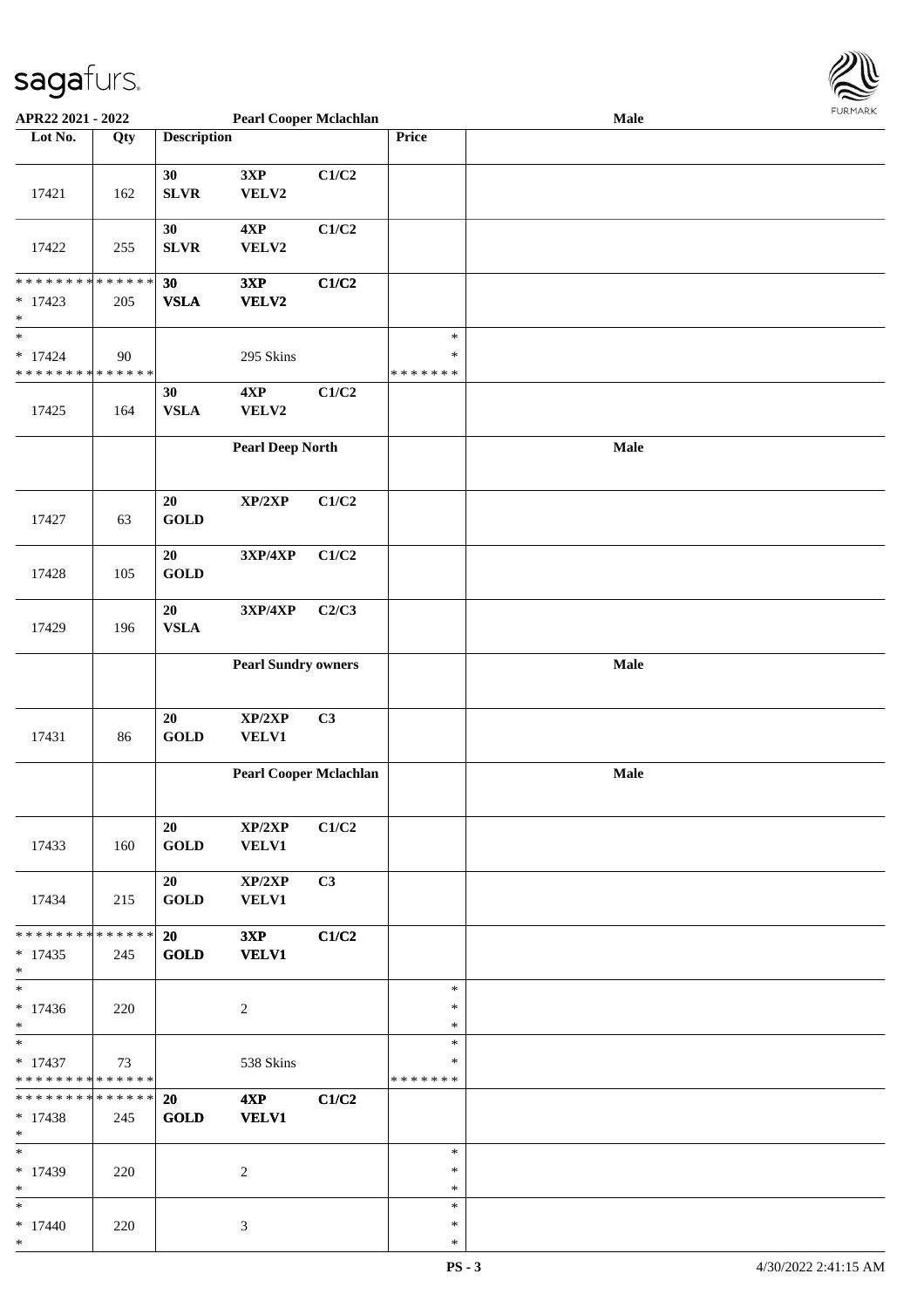

| APR22 2021 - 2022                        |     |                                | <b>Pearl Cooper Mclachlan</b>     |                |               | <b>Male</b> |  |
|------------------------------------------|-----|--------------------------------|-----------------------------------|----------------|---------------|-------------|--|
| Lot No.                                  | Qty | <b>Description</b>             |                                   |                | Price         |             |  |
|                                          |     |                                |                                   |                |               |             |  |
| $\ast$                                   |     | 20                             | 4XP                               | C1/C2          | $\ast$        |             |  |
| $* 17441$                                | 106 | <b>GOLD</b>                    | <b>VELV1</b>                      |                | $\ast$        |             |  |
| * * * * * * * * * * * * * *              |     |                                |                                   |                | * * * * * * * |             |  |
|                                          |     | 20                             | 3XP/4XP                           | C <sub>3</sub> |               |             |  |
| 17442                                    | 221 | <b>GOLD</b>                    | <b>VELV1</b>                      |                |               |             |  |
|                                          |     |                                |                                   |                |               |             |  |
|                                          |     | 20                             | XP/2XP                            | C1/C2          |               |             |  |
| 17443                                    | 110 | <b>SLVR</b>                    | <b>VELV1</b>                      |                |               |             |  |
|                                          |     |                                |                                   |                |               |             |  |
|                                          |     |                                |                                   |                |               |             |  |
|                                          |     | 20                             | XP/2XP                            | C3             |               |             |  |
| 17444                                    | 100 | SLVR                           | <b>VELV1</b>                      |                |               |             |  |
|                                          |     |                                |                                   |                |               |             |  |
|                                          |     | 20                             | 3XP                               | C1/C2          |               |             |  |
| 17445                                    | 153 | SLVR                           | VELV1                             |                |               |             |  |
|                                          |     |                                |                                   |                |               |             |  |
|                                          |     | 20                             | 4XP                               | C1/C2          |               |             |  |
| 17446                                    | 138 | <b>SLVR</b>                    | <b>VELV1</b>                      |                |               |             |  |
|                                          |     |                                |                                   |                |               |             |  |
|                                          |     | $20\,$                         | XP/2XP                            | C1/C2          |               |             |  |
| 17447                                    | 98  | ${\bf VSLA}$                   | <b>VELV1</b>                      |                |               |             |  |
|                                          |     |                                |                                   |                |               |             |  |
|                                          |     | 20                             | 3XP                               | C1/C2          |               |             |  |
| 17448                                    | 144 | ${\bf VSLA}$                   | <b>VELV1</b>                      |                |               |             |  |
|                                          |     |                                |                                   |                |               |             |  |
|                                          |     | 20                             | 4XP                               | C1/C2          |               |             |  |
| 17449                                    | 168 | ${\bf VSLA}$                   | <b>VELV1</b>                      |                |               |             |  |
|                                          |     |                                |                                   |                |               |             |  |
|                                          |     | ${\bf 20}$                     | 3XP/4XP                           | C3             |               |             |  |
| 17450                                    | 175 | ${\bf VSLA}$                   | <b>VELV1</b>                      |                |               |             |  |
|                                          |     |                                |                                   |                |               |             |  |
|                                          |     |                                | <b>Pearl Sundry owners</b>        |                |               | Male        |  |
|                                          |     |                                |                                   |                |               |             |  |
|                                          |     |                                |                                   |                |               |             |  |
|                                          |     | 20                             | $3{\bf X}{\bf P}/4{\bf X}{\bf P}$ | C <sub>3</sub> |               |             |  |
| 17452                                    | 44  | $\operatorname{\mathbf{GOLD}}$ | VELV2                             |                |               |             |  |
|                                          |     |                                |                                   |                |               |             |  |
|                                          |     | $20\,$                         | 3XP                               | C1/C2          |               |             |  |
| 17453                                    | 36  | SLVR                           | VELV2                             |                |               |             |  |
|                                          |     |                                |                                   |                |               |             |  |
|                                          |     | 20                             | 3XP/4XP                           | C3             |               |             |  |
| 17454                                    | 40  | SLVR                           | VELV2                             |                |               |             |  |
|                                          |     |                                |                                   |                |               |             |  |
|                                          |     |                                | <b>Pearl Cooper Mclachlan</b>     |                |               | Male        |  |
|                                          |     |                                |                                   |                |               |             |  |
|                                          |     |                                |                                   |                |               |             |  |
|                                          |     | 20                             | PAL/XP                            | C1/C2          |               |             |  |
| 17456                                    | 125 | GOLD                           | VELV2                             |                |               |             |  |
|                                          |     |                                |                                   |                |               |             |  |
|                                          |     | 20                             | PAL/XP                            | C <sub>3</sub> |               |             |  |
| 17457                                    | 120 | <b>GOLD</b>                    | VELV2                             |                |               |             |  |
|                                          |     |                                |                                   |                |               |             |  |
|                                          |     | 20                             | 2XP                               | C1/C2          |               |             |  |
| 17458                                    | 131 | <b>GOLD</b>                    | VELV2                             |                |               |             |  |
|                                          |     |                                |                                   |                |               |             |  |
| * * * * * * * * <mark>* * * * * *</mark> |     | 20                             | 3XP                               | C1/C2          |               |             |  |
| * 17459                                  | 245 | <b>GOLD</b>                    | <b>VELV2</b>                      |                |               |             |  |
| $\ast$                                   |     |                                |                                   |                |               |             |  |
| *                                        |     |                                |                                   |                | $\ast$        |             |  |
| $* 17460$                                | 220 |                                | $\sqrt{2}$                        |                | $\ast$        |             |  |
| *                                        |     |                                |                                   |                | $\ast$        |             |  |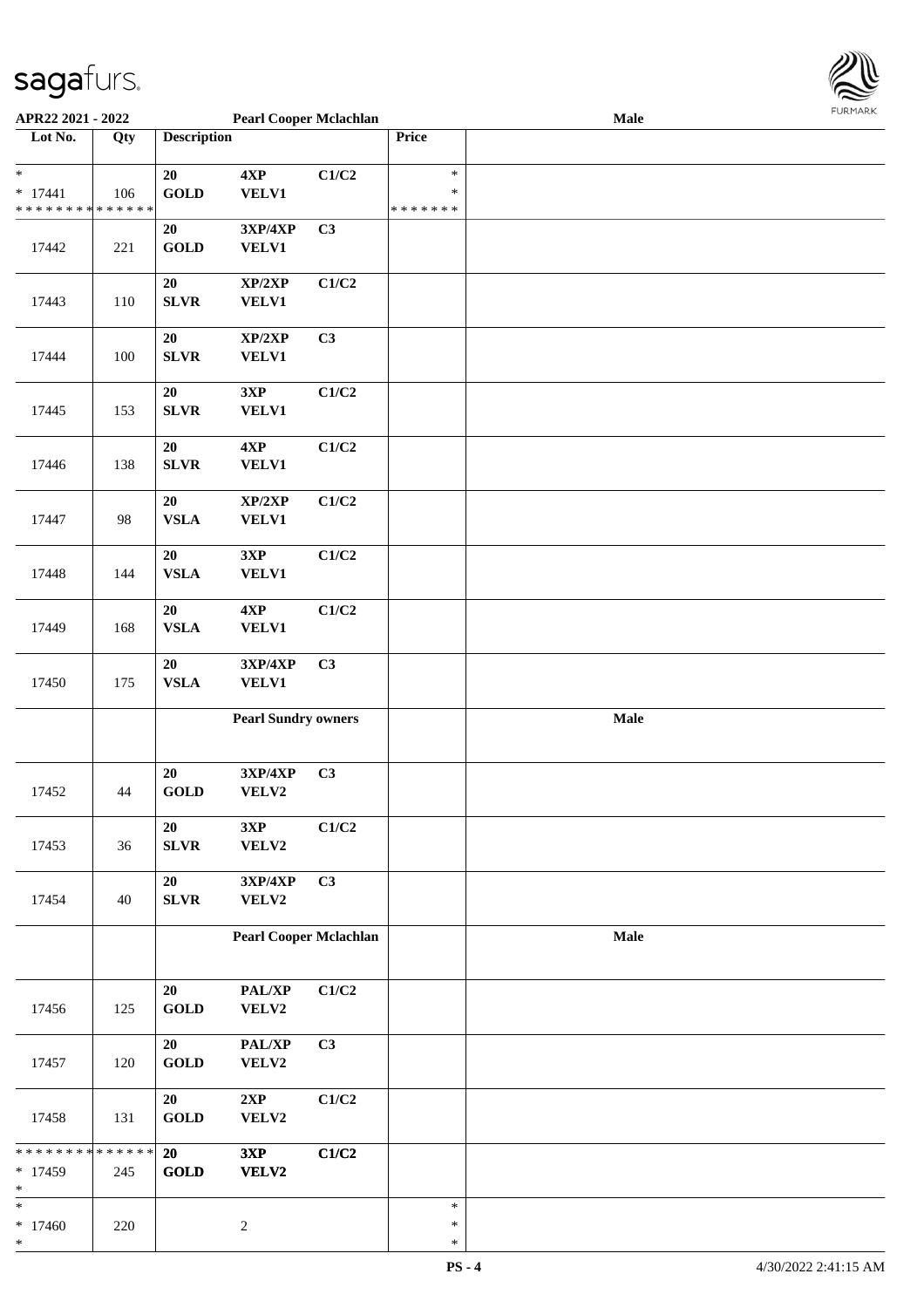

| APR22 2021 - 2022                          |     |                    | <b>Pearl Cooper Mclachlan</b> |       |               | Male |  |
|--------------------------------------------|-----|--------------------|-------------------------------|-------|---------------|------|--|
| Lot No.                                    | Qty | <b>Description</b> |                               |       | Price         |      |  |
|                                            |     |                    |                               |       |               |      |  |
| $\ast$                                     |     | 20                 | 3XP                           | C1/C2 | $\ast$        |      |  |
| $* 17461$                                  | 225 | <b>GOLD</b>        | VELV2                         |       | $\ast$        |      |  |
| * * * * * * * * <mark>* * * * * * *</mark> |     |                    |                               |       | * * * * * * * |      |  |
|                                            |     | 20                 |                               | C3    |               |      |  |
|                                            |     |                    | 2XP/3XP                       |       |               |      |  |
| 17462                                      | 176 | <b>GOLD</b>        | VELV2                         |       |               |      |  |
|                                            |     |                    |                               |       |               |      |  |
| * * * * * * * * <mark>* * * * * * *</mark> |     | 20                 | 4XP                           | C1/C2 |               |      |  |
| $* 17463$                                  | 245 | <b>GOLD</b>        | VELV2                         |       |               |      |  |
| $\ast$                                     |     |                    |                               |       |               |      |  |
| $\ddot{x}$                                 |     |                    |                               |       | $\ast$        |      |  |
| $* 17464$                                  | 220 |                    | $\boldsymbol{2}$              |       | $\ast$        |      |  |
| $\ast$                                     |     |                    |                               |       | $\ast$        |      |  |
| $\ast$                                     |     |                    |                               |       | $\ast$        |      |  |
| $* 17465$                                  | 220 |                    | 3                             |       | $\ast$        |      |  |
| $\ast$                                     |     |                    |                               |       | $\ast$        |      |  |
| $\ast$                                     |     |                    |                               |       | $\ast$        |      |  |
|                                            |     |                    |                               |       |               |      |  |
| $*17466$                                   | 220 |                    | 4                             |       | $\ast$        |      |  |
| $\ast$                                     |     |                    |                               |       | $\ast$        |      |  |
| $*$                                        |     |                    |                               |       | $\ast$        |      |  |
| $* 17467$                                  | 220 |                    | 5                             |       | $\ast$        |      |  |
| $\ast$                                     |     |                    |                               |       | $\ast$        |      |  |
| $\ast$                                     |     |                    |                               |       | $\ast$        |      |  |
| $* 17468$                                  | 238 |                    | 1363 Skins                    |       | $\ast$        |      |  |
| * * * * * * * * <mark>* * * * * * *</mark> |     |                    |                               |       | * * * * * * * |      |  |
|                                            |     | 20                 | 4XP                           | C3    |               |      |  |
|                                            |     |                    |                               |       |               |      |  |
| 17469                                      | 108 | GOLD               | VELV2                         |       |               |      |  |
|                                            |     |                    |                               |       |               |      |  |
|                                            |     | 20                 | 3XP                           | C1/C2 |               |      |  |
| 17470                                      | 133 | SLVR               | VELV2                         |       |               |      |  |
|                                            |     |                    |                               |       |               |      |  |
|                                            |     | 20                 | 4XP                           | C1/C2 |               |      |  |
| 17471                                      | 174 | <b>SLVR</b>        | VELV2                         |       |               |      |  |
|                                            |     |                    |                               |       |               |      |  |
|                                            |     | 20                 | 3XP                           | C1/C2 |               |      |  |
| 17472                                      | 201 | <b>VSLA</b>        | VELV2                         |       |               |      |  |
|                                            |     |                    |                               |       |               |      |  |
| * * * * * * * * <mark>* * * * * *</mark> * |     | 20                 | 4XP                           | C1/C2 |               |      |  |
|                                            |     |                    |                               |       |               |      |  |
| $* 17473$                                  | 245 | ${\bf VSLA}$       | VELV2                         |       |               |      |  |
| $\ast$                                     |     |                    |                               |       |               |      |  |
| $_{*}$                                     |     |                    |                               |       | $\ast$        |      |  |
| $* 17474$                                  | 82  |                    | 327 Skins                     |       | $\ast$        |      |  |
| * * * * * * * * <mark>* * * * * * *</mark> |     |                    |                               |       | * * * * * * * |      |  |
|                                            |     |                    | <b>Pearl Deep North</b>       |       |               | Male |  |
|                                            |     |                    |                               |       |               |      |  |
|                                            |     |                    |                               |       |               |      |  |
|                                            |     | $\bf{0}$           | $2{\bf XP}/3{\bf XP}$         | C2/C3 |               |      |  |
| 17476                                      | 83  | <b>GOLD</b>        |                               |       |               |      |  |
|                                            |     |                    |                               |       |               |      |  |
|                                            |     |                    |                               |       |               |      |  |
|                                            |     |                    | <b>Pearl Cooper Mclachlan</b> |       |               | Male |  |
|                                            |     |                    |                               |       |               |      |  |
|                                            |     |                    |                               |       |               |      |  |
|                                            |     | $\bf{0}$           | XP/2XP                        | C1/C2 |               |      |  |
| 17478                                      | 129 | <b>GOLD</b>        | VELV1                         |       |               |      |  |
|                                            |     |                    |                               |       |               |      |  |
|                                            |     | $\mathbf{0}$       | XP/2XP                        | C3    |               |      |  |
| 17479                                      | 99  | <b>GOLD</b>        | VELV1                         |       |               |      |  |
|                                            |     |                    |                               |       |               |      |  |
|                                            |     |                    |                               |       |               |      |  |
|                                            |     | $\bf{0}$           | 3XP                           | C1/C2 |               |      |  |
| 17480                                      | 170 | <b>GOLD</b>        | VELV1                         |       |               |      |  |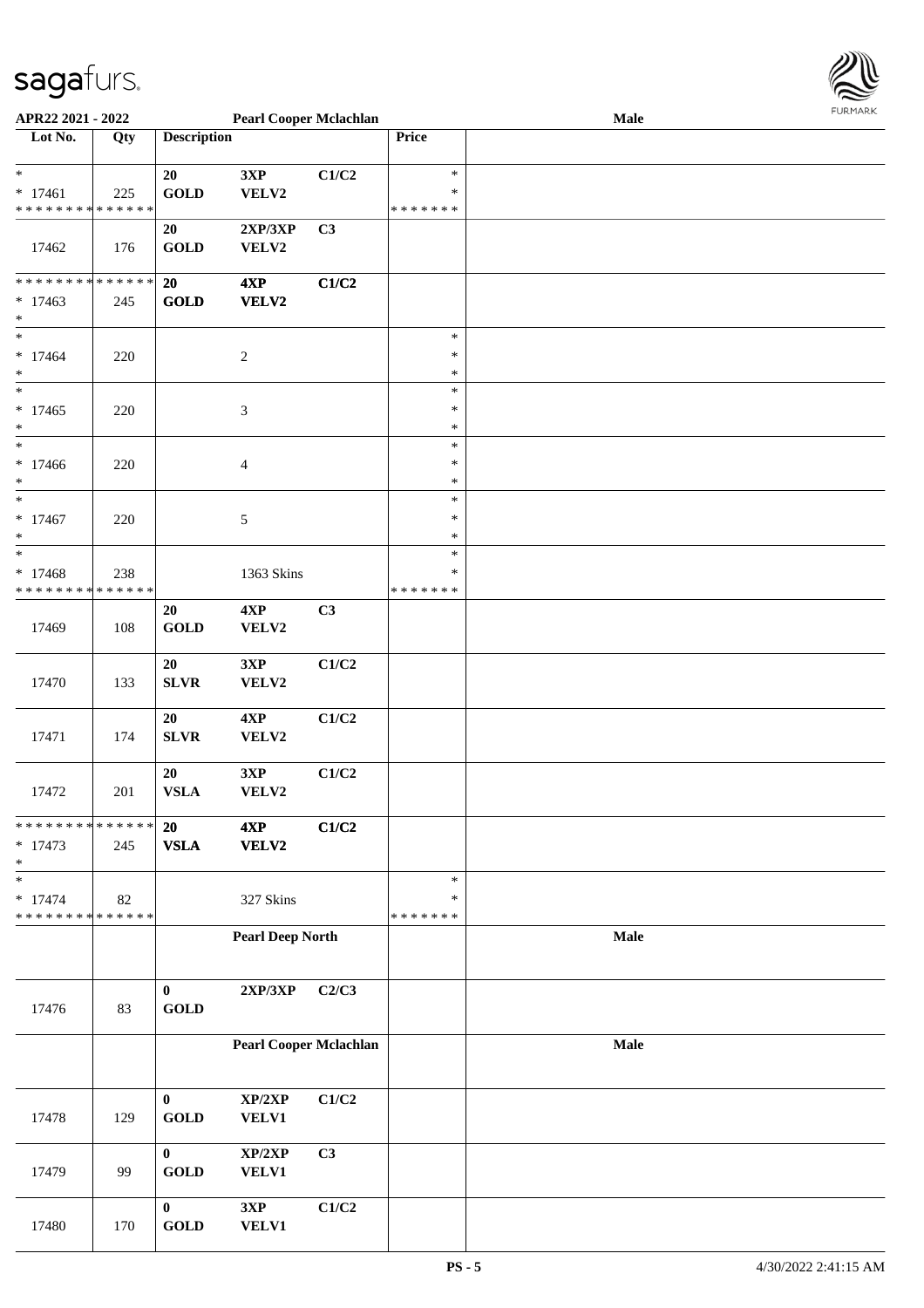

| APR22 2021 - 2022                                |     |                                 | <b>Pearl Cooper Mclachlan</b> |       |                                   | Male | <b>FURMARK</b> |
|--------------------------------------------------|-----|---------------------------------|-------------------------------|-------|-----------------------------------|------|----------------|
| Lot No.                                          | Qty | <b>Description</b>              |                               |       | Price                             |      |                |
| 17481                                            | 230 | $\bf{0}$<br><b>GOLD</b>         | 4XP<br>VELV1                  | C1/C2 |                                   |      |                |
| 17482                                            | 76  | $\bf{0}$<br><b>GOLD</b>         | 3XP/4XP<br><b>VELV1</b>       | C3    |                                   |      |                |
| 17483                                            | 61  | $\bf{0}$<br><b>SLVR</b>         | PAL/XP<br>VELV1               | C2/C3 |                                   |      |                |
| 17484                                            | 143 | $\boldsymbol{0}$<br><b>SLVR</b> | 2XP/3XP<br><b>VELV1</b>       | C2/C3 |                                   |      |                |
| 17485                                            | 139 | $\boldsymbol{0}$<br><b>VSLA</b> | 3XP/4XP<br><b>VELV1</b>       | C1/C2 |                                   |      |                |
| 17486                                            | 167 | $\bf{0}$<br><b>VSLA</b>         | 3XP/4XP<br>VELV1              | C3    |                                   |      |                |
| 17488                                            | 208 | $\mathbf{0}$<br><b>GOLD</b>     | 3XP<br>VELV2                  | C1/C2 |                                   |      |                |
| * * * * * * * * * * * * * *<br>* 17489<br>$\ast$ | 265 | $\mathbf{0}$<br><b>GOLD</b>     | 4XP<br>VELV2                  | C1/C2 |                                   |      |                |
| $*$<br>* 17490<br>* * * * * * * * * * * * * *    | 97  |                                 | 362 Skins                     |       | $\ast$<br>$\ast$<br>* * * * * * * |      |                |
| 17491                                            | 127 | $\bf{0}$<br><b>SLVR</b>         | 2XP/3XP<br>VELV2              | C2/C3 |                                   |      |                |
| 17492                                            | 103 | $\bf{0}$<br><b>VSLA</b>         | XP/2XP<br>VELV2               | C2/C3 |                                   |      |                |
| 17493                                            | 193 | $\bf{0}$<br><b>VSLA</b>         | 3XP/4XP<br>VELV2              | C1/C2 |                                   |      |                |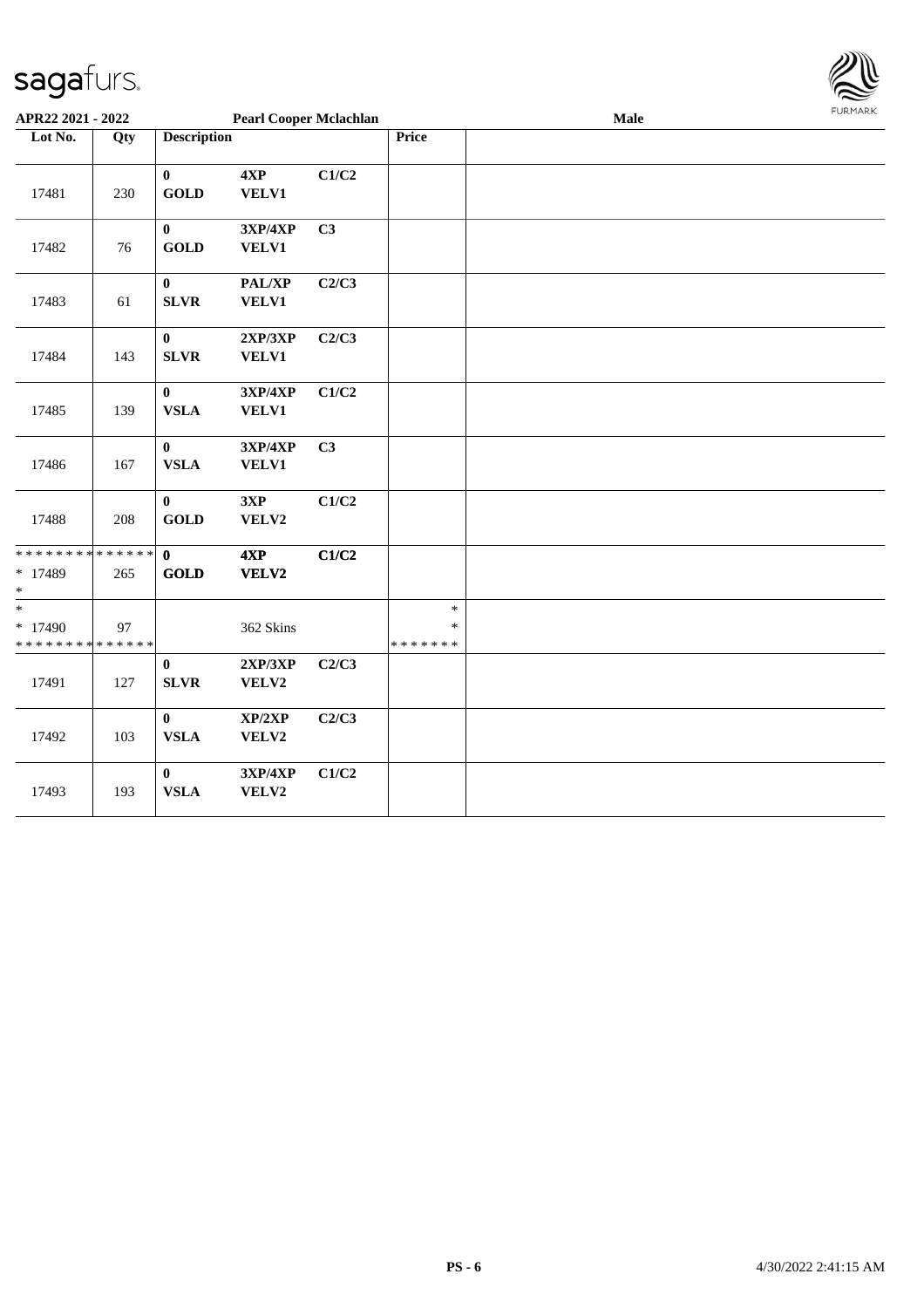

| APR22 2021 - 2022 |     |                                       | <b>Pearl Sundry owners</b>        |       |       | Female |  |
|-------------------|-----|---------------------------------------|-----------------------------------|-------|-------|--------|--|
| Lot No.           | Qty | <b>Description</b>                    |                                   |       | Price |        |  |
| 27381             | 69  | 20<br><b>GOLD</b>                     | 2XP<br>VELV1                      | C1/C2 |       |        |  |
| 27383             | 170 | $\bf{0}$<br><b>GOLD</b>               | 3XP<br><b>VELV1</b>               | C1/C2 |       |        |  |
| 27384             | 71  | $\bf{0}$<br><b>VSLA</b>               | MED/PAL C2/C3<br>VELV1            |       |       |        |  |
| 27385             | 122 | $\pmb{0}$<br><b>VSLA</b>              | 3XP/4XP<br><b>VELV1</b>           | C2/C3 |       |        |  |
| 27386             | 42  | $\pmb{0}$<br>${\bf VSLB}$             | XP/2XP<br><b>VELV1</b>            | C2/C3 |       |        |  |
|                   |     |                                       | <b>Pearl Cooper Mclachlan</b>     |       |       | Female |  |
| 27388             | 82  | $\bf{0}$<br><b>GOLD</b>               | 3XP/4XP<br><b>VELV1</b>           | C2/C3 |       |        |  |
| 27389             | 100 | $\bf{0}$<br><b>SLVR</b>               | XP/2XP<br><b>VELV1</b>            | C1/C2 |       |        |  |
| 27391             | 176 | $\pmb{0}$<br>$\operatorname{GOLD}$    | 3XP<br>VELV2                      | C1/C2 |       |        |  |
| 27392             | 234 | $\mathbf{0}$<br>$\operatorname{GOLD}$ | 4XP<br>VELV2                      | C1/C2 |       |        |  |
| 27393             | 109 | $\boldsymbol{0}$<br>${\bf SLVR}$      | $3XP/4XP$<br>VELV2                | C1/C2 |       |        |  |
|                   |     |                                       | <b>Pearl Sundry owners</b>        |       |       | Female |  |
| 27395             | 148 | $\bf{0}$<br>$\operatorname{GOLD}$     | 3XP<br>VELV3                      | C1/C2 |       |        |  |
| 27396             | 129 | $\bf{0}$<br>$\operatorname{GOLD}$     | 4XP<br>VELV3                      | C1/C2 |       |        |  |
| 27398             | 26  | $\mathbf{1}$<br>${\bf VSLA}$          | $3{\bf X}{\bf P}/4{\bf X}{\bf P}$ | C2/C3 |       |        |  |
|                   |     |                                       | <b>Pearl Deep North</b>           |       |       | Female |  |
| 27400             | 73  | 0/1<br>$\operatorname{GOLD}$          | XP/2XP                            | C2/C3 |       |        |  |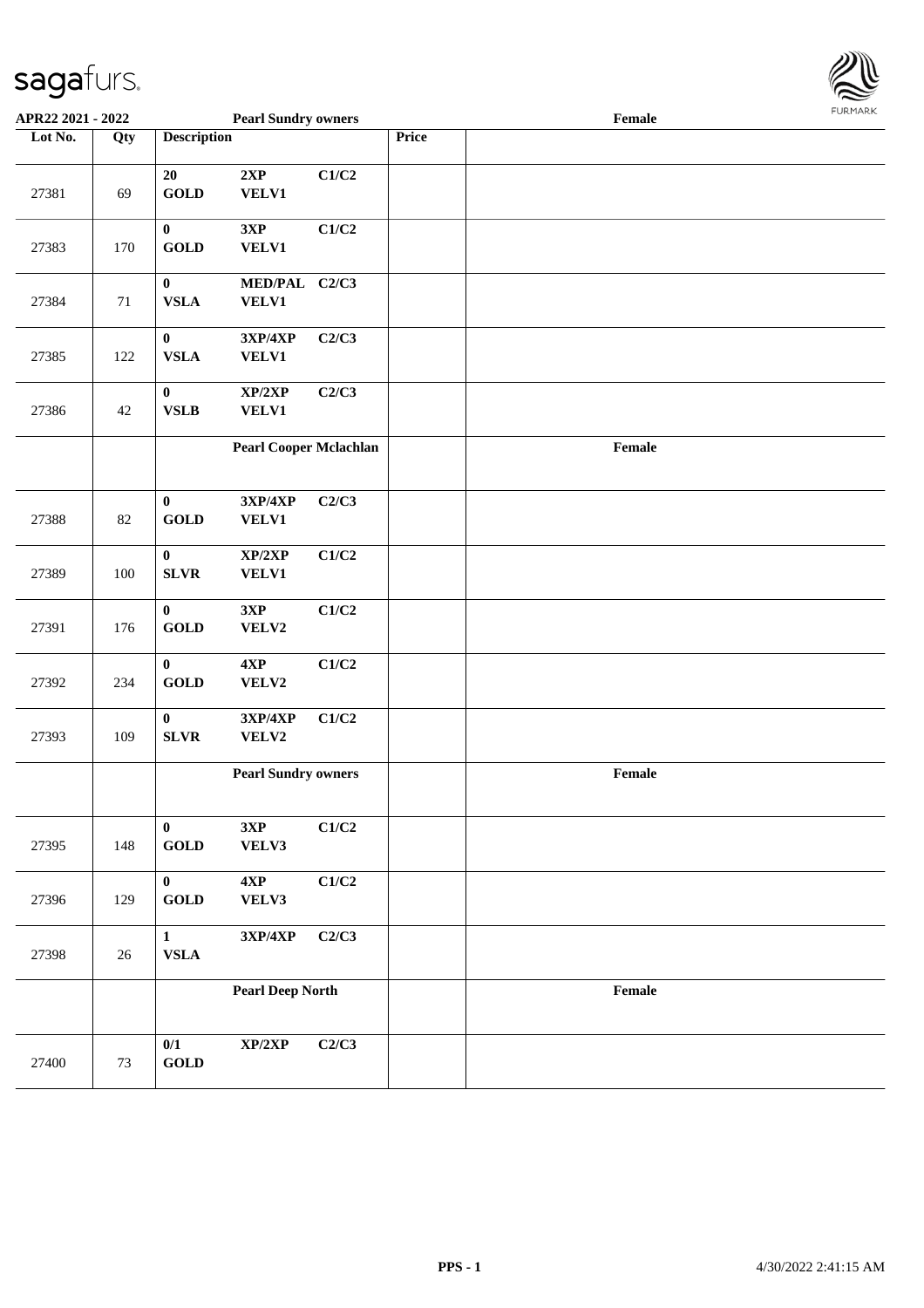| APR22 2021 - 2022                                    |     |                                       | <b>Pearl Deep North</b>                |                |                              | Female                                      |  |
|------------------------------------------------------|-----|---------------------------------------|----------------------------------------|----------------|------------------------------|---------------------------------------------|--|
| Lot No.                                              | Qty | <b>Description</b>                    |                                        |                | Price                        |                                             |  |
| 27401                                                | 98  | $0/1$<br>GOLD                         | 3XP/4XP                                | C2/C3          |                              |                                             |  |
| 27402                                                | 136 | 0/1<br><b>VSLA</b>                    | 2XP/3XP                                | C2/C3          |                              |                                             |  |
|                                                      |     |                                       | <b>Pearl Cooper Mclachlan</b>          |                |                              | $\ensuremath{\textnormal{\textbf{Female}}}$ |  |
| 27404                                                | 382 | $\mathbf{1}$<br>$\operatorname{GOLD}$ | 3XP<br><b>VELV1</b>                    | C1/C2          |                              |                                             |  |
| 27405                                                | 195 | $\mathbf{1}$<br>GOLD                  | 4XP<br><b>VELV1</b>                    | C1/C2          |                              |                                             |  |
| 27406                                                | 69  | $\mathbf{1}$<br><b>SLVR</b>           | $\mathbf{X}\mathbf{P}$<br><b>VELV1</b> | C2/C3          |                              |                                             |  |
| 27407                                                | 143 | $\mathbf{1}$<br>${\bf SLVR}$          | 2XP<br><b>VELV1</b>                    | C2/C3          |                              |                                             |  |
| 27408                                                | 280 | $\mathbf{1}$<br><b>SLVR</b>           | 3XP/4XP<br><b>VELV1</b>                | C2/C3          |                              |                                             |  |
| 27409                                                | 137 | $\mathbf{1}$<br><b>VSLA</b>           | XP/2XP<br><b>VELV1</b>                 | C2/C3          |                              |                                             |  |
|                                                      |     |                                       | <b>Pearl Sundry owners</b>             |                |                              | Female                                      |  |
| 27411                                                | 112 | $\mathbf{1}$<br>$\operatorname{GOLD}$ | MED/PAL C3<br>VELV2                    |                |                              |                                             |  |
| 27412                                                | 68  | $\mathbf{1}$<br><b>SLVR</b>           | MED/PAL C1/C2<br>VELV2                 |                |                              |                                             |  |
| 27413                                                | 33  | $\mathbf{1}$<br>SLVR                  | $\bold{XP}$<br>VELV2                   | C1/C2          |                              |                                             |  |
| 27414                                                | 21  | $\mathbf{1}$<br><b>SLVR</b>           | 2XP<br>VELV2                           | C1/C2          |                              |                                             |  |
| 27415                                                | 200 | $\mathbf{1}$<br><b>VSLA</b>           | 3XP/4XP<br>VELV2                       | C2/C3          |                              |                                             |  |
|                                                      |     |                                       | <b>Pearl Cooper Mclachlan</b>          |                |                              | $\ensuremath{\textnormal{\textbf{Female}}}$ |  |
| * * * * * * * * * * * * * * *<br>$* 27417$<br>$\ast$ | 465 | $\mathbf{1}$<br>GOLD                  | 3XP<br>VELV2                           | C1/C2          |                              |                                             |  |
| $\ast$<br>$* 27418$<br>$\ast$                        | 440 |                                       | $\sqrt{2}$                             |                | $\ast$<br>$\ast$<br>$\ast$   |                                             |  |
| $\ast$<br>* 27419<br>* * * * * * * * * * * * * *     | 156 |                                       | 1061 Skins                             |                | $\ast$<br>∗<br>* * * * * * * |                                             |  |
| 27420                                                | 132 | $\mathbf{1}$<br>$\operatorname{GOLD}$ | 2XP/3XP<br>VELV2                       | C <sub>3</sub> |                              |                                             |  |

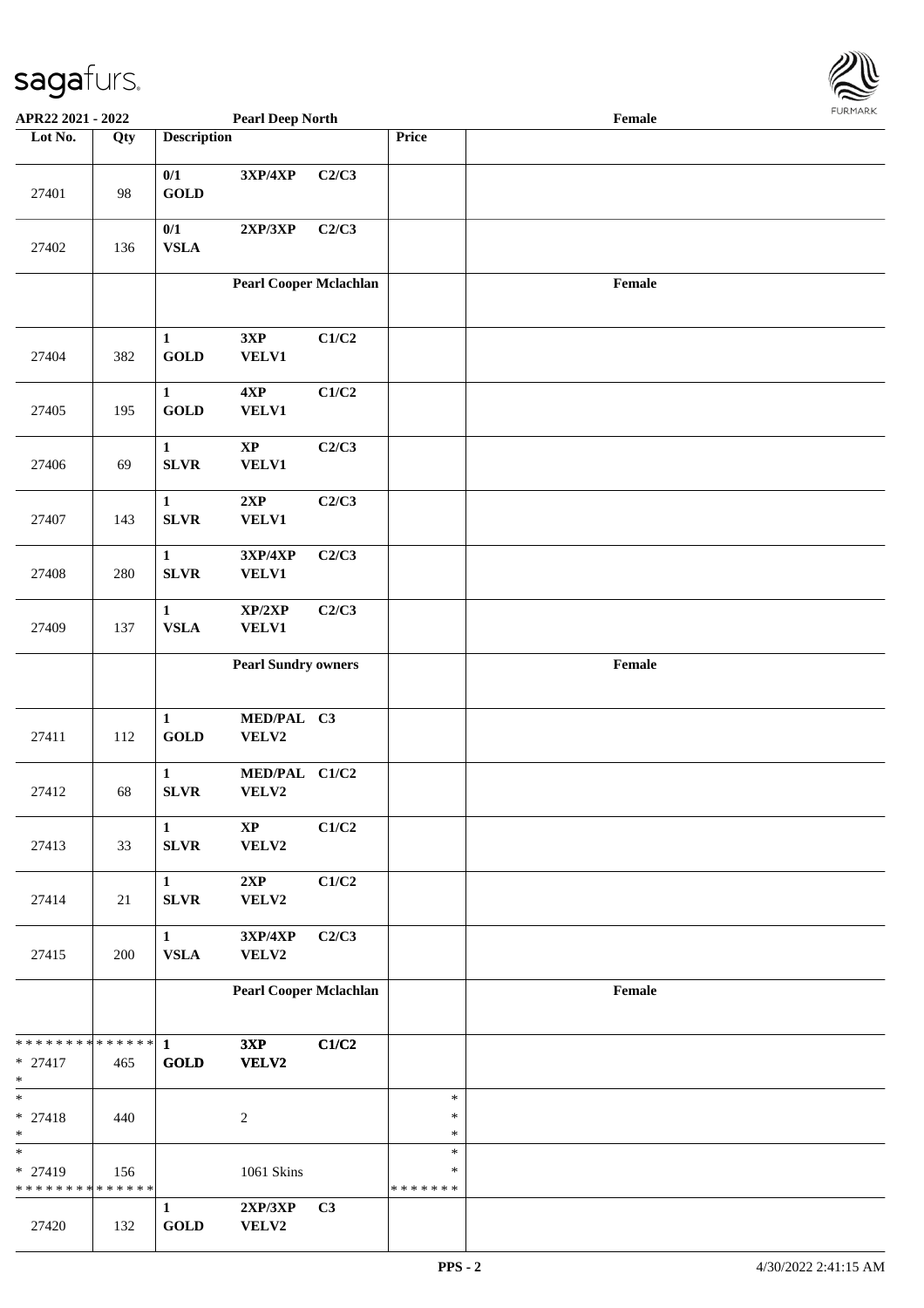

| APR22 2021 - 2022                          |        |                    | <b>Pearl Cooper Mclachlan</b>     |       |         | Female |  |
|--------------------------------------------|--------|--------------------|-----------------------------------|-------|---------|--------|--|
| Lot No.                                    | Qty    | <b>Description</b> |                                   |       | Price   |        |  |
|                                            |        |                    |                                   |       |         |        |  |
|                                            |        |                    | 4XP                               | C1/C2 |         |        |  |
| $* 27421$                                  | 465    | <b>GOLD</b>        | <b>VELV2</b>                      |       |         |        |  |
| *                                          |        |                    |                                   |       |         |        |  |
| $\ast$                                     |        |                    |                                   |       | $\ast$  |        |  |
|                                            |        |                    |                                   |       |         |        |  |
| $* 27422$                                  | 217    |                    | 682 Skins                         |       | $\ast$  |        |  |
| * * * * * * * * <mark>* * * * * * *</mark> |        |                    |                                   |       | ******* |        |  |
|                                            |        | $\mathbf{1}$       | 3XP                               | C1/C2 |         |        |  |
| 27423                                      | 183    | <b>SLVR</b>        | VELV2                             |       |         |        |  |
|                                            |        |                    |                                   |       |         |        |  |
|                                            |        | $\mathbf{1}$       | 4XP                               | C1/C2 |         |        |  |
| 27424                                      | 141    | SLVR               | VELV2                             |       |         |        |  |
|                                            |        |                    |                                   |       |         |        |  |
|                                            |        |                    | <b>Pearl Sundry owners</b>        |       |         | Female |  |
|                                            |        |                    |                                   |       |         |        |  |
|                                            |        |                    |                                   |       |         |        |  |
|                                            |        |                    |                                   |       |         |        |  |
|                                            |        | $\mathbf{1}$       | 4XP                               | C1/C2 |         |        |  |
| 27426                                      | $20\,$ | <b>GOLD</b>        | VELV3                             |       |         |        |  |
|                                            |        |                    |                                   |       |         |        |  |
|                                            |        |                    | <b>Pearl Deep North</b>           |       |         | Female |  |
|                                            |        |                    |                                   |       |         |        |  |
|                                            |        |                    |                                   |       |         |        |  |
|                                            |        | $\boldsymbol{2}$   | 2XP/3XP                           | C2/C3 |         |        |  |
| 27428                                      | 72     | <b>GOLD</b>        |                                   |       |         |        |  |
|                                            |        |                    |                                   |       |         |        |  |
|                                            |        | $\boldsymbol{2}$   | 2XP/3XP                           | C2/C3 |         |        |  |
| 27429                                      | 124    | <b>VSLA</b>        |                                   |       |         |        |  |
|                                            |        |                    |                                   |       |         |        |  |
|                                            |        |                    |                                   |       |         |        |  |
|                                            |        |                    | <b>Pearl Sundry owners</b>        |       |         | Female |  |
|                                            |        |                    |                                   |       |         |        |  |
|                                            |        |                    |                                   |       |         |        |  |
|                                            |        | $\overline{2}$     | 3XP/4XP                           | C1/C2 |         |        |  |
| 27431                                      | 115    | <b>GOLD</b>        | VELV1                             |       |         |        |  |
|                                            |        |                    |                                   |       |         |        |  |
|                                            |        | $\mathbf{2}$       | 3XP/4XP                           | C2/C3 |         |        |  |
| 27432                                      | $28\,$ | ${\bf SLVR}$       | VELV1                             |       |         |        |  |
|                                            |        |                    |                                   |       |         |        |  |
|                                            |        |                    | <b>Pearl Cooper Mclachlan</b>     |       |         | Female |  |
|                                            |        |                    |                                   |       |         |        |  |
|                                            |        |                    |                                   |       |         |        |  |
|                                            |        |                    |                                   |       |         |        |  |
|                                            |        | $\overline{2}$     | XP/2XP                            | C1/C2 |         |        |  |
| 27434                                      | 152    | <b>GOLD</b>        | <b>VELV1</b>                      |       |         |        |  |
|                                            |        |                    |                                   |       |         |        |  |
|                                            |        | $\mathbf{2}$       | XP/2XP                            | C3    |         |        |  |
| 27435                                      | 74     | <b>GOLD</b>        | VELV1                             |       |         |        |  |
|                                            |        |                    |                                   |       |         |        |  |
|                                            |        | $\overline{2}$     | 3XP                               | C1/C2 |         |        |  |
| 27436                                      | 412    | <b>GOLD</b>        | VELV1                             |       |         |        |  |
|                                            |        |                    |                                   |       |         |        |  |
|                                            |        | $\overline{2}$     | $4{\bf XP}$                       | C1/C2 |         |        |  |
|                                            |        | <b>GOLD</b>        |                                   |       |         |        |  |
| 27437                                      | 198    |                    | <b>VELV1</b>                      |       |         |        |  |
|                                            |        |                    |                                   |       |         |        |  |
|                                            |        | 2 <sup>1</sup>     | $\mathbf{XP}/2\mathbf{XP}$        | C2/C3 |         |        |  |
| 27438                                      | 217    | ${\bf SLVR}$       | <b>VELV1</b>                      |       |         |        |  |
|                                            |        |                    |                                   |       |         |        |  |
|                                            |        | 2 <sup>1</sup>     | $3{\bf X}{\bf P}/4{\bf X}{\bf P}$ | C2/C3 |         |        |  |
| 27439                                      | 236    | ${\bf SLVR}$       | <b>VELV1</b>                      |       |         |        |  |
|                                            |        |                    |                                   |       |         |        |  |
|                                            |        | $\overline{2}$     | XP/2XP                            | C2/C3 |         |        |  |
| 27440                                      | 275    | ${\bf VSLA}$       | <b>VELV1</b>                      |       |         |        |  |
|                                            |        |                    |                                   |       |         |        |  |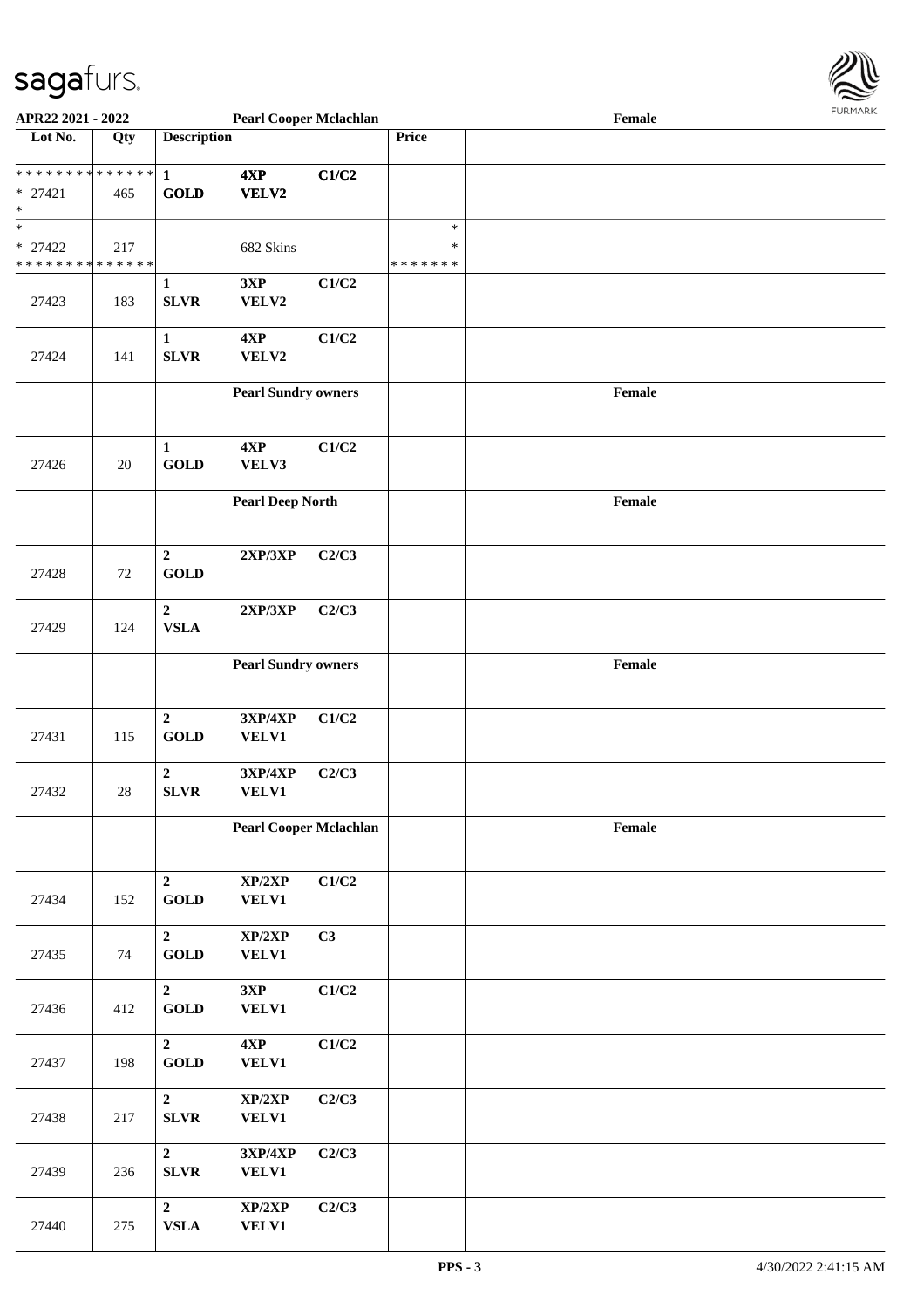

| APR22 2021 - 2022                                                 |     |                                       | <b>Pearl Cooper Mclachlan</b> |       |                              | Female |  |
|-------------------------------------------------------------------|-----|---------------------------------------|-------------------------------|-------|------------------------------|--------|--|
| Lot No.                                                           | Qty | <b>Description</b>                    |                               |       | Price                        |        |  |
| 27441                                                             | 191 | $\mathbf{2}$<br><b>VSLA</b>           | 3XP/4XP<br><b>VELV1</b>       | C2/C3 |                              |        |  |
|                                                                   |     |                                       | <b>Pearl Sundry owners</b>    |       |                              | Female |  |
| 27443                                                             | 168 | $\boldsymbol{2}$<br><b>GOLD</b>       | 4XP<br>VELV2                  | C1/C2 |                              |        |  |
|                                                                   |     |                                       | <b>Pearl Rees Fur Farm</b>    |       |                              | Female |  |
| 27445                                                             | 68  | $\mathbf 2$<br><b>GOLD</b>            | 2XP/3XP<br>VELV2              | C1/C2 |                              |        |  |
|                                                                   |     |                                       | <b>Pearl Cooper Mclachlan</b> |       |                              | Female |  |
| 27447                                                             | 138 | $\overline{2}$<br><b>GOLD</b>         | $\bold{XP}$<br>VELV2          | C1/C2 |                              |        |  |
| 27448                                                             | 190 | $\mathbf 2$<br><b>GOLD</b>            | 2XP<br>VELV2                  | C1/C2 |                              |        |  |
| * * * * * * * * <mark>* * * * * *</mark><br>* 27449<br>$\ast$     | 465 | $\mathbf{2}$<br><b>GOLD</b>           | 3XP<br>VELV2                  | C1/C2 |                              |        |  |
| $\ast$<br>$* 27450$<br>* * * * * * * * <mark>* * * * * * *</mark> | 410 |                                       | 875 Skins                     |       | $\ast$<br>∗<br>* * * * * * * |        |  |
| 27451                                                             | 76  | $\overline{2}$<br><b>GOLD</b>         | 2XP/3XP<br>VELV2              | C3    |                              |        |  |
| 27452                                                             | 454 | $\overline{2}$<br><b>GOLD</b>         | 4XP<br>VELV2                  | C1/C2 |                              |        |  |
| 27453                                                             | 233 | $\overline{2}$<br><b>SLVR</b>         | 3XP/4XP<br>VELV2              | C1/C2 |                              |        |  |
| 27454                                                             | 303 | $\overline{2}$<br>${\bf VSLA}$        | 3XP<br>VELV2                  | C1/C2 |                              |        |  |
| 27455                                                             | 101 | $\mathbf 2$<br>${\bf VSLA}$           | 4XP<br>VELV2                  | C1/C2 |                              |        |  |
|                                                                   |     |                                       | <b>Pearl Deep North</b>       |       |                              | Female |  |
| 27457                                                             | 89  | $\mathbf{3}$<br>${\bf VSLA}$          | $2{\bf XP}/3{\bf XP}$         | C2/C3 |                              |        |  |
|                                                                   |     |                                       | <b>Pearl Cooper Mclachlan</b> |       |                              | Female |  |
| 27459                                                             | 153 | $\mathbf{3}$<br><b>GOLD</b>           | XP/2XP<br><b>VELV1</b>        | C2/C3 |                              |        |  |
| 27460                                                             | 357 | $\mathbf{3}$<br>$\operatorname{GOLD}$ | 3XP/4XP<br><b>VELV1</b>       | C2/C3 |                              |        |  |